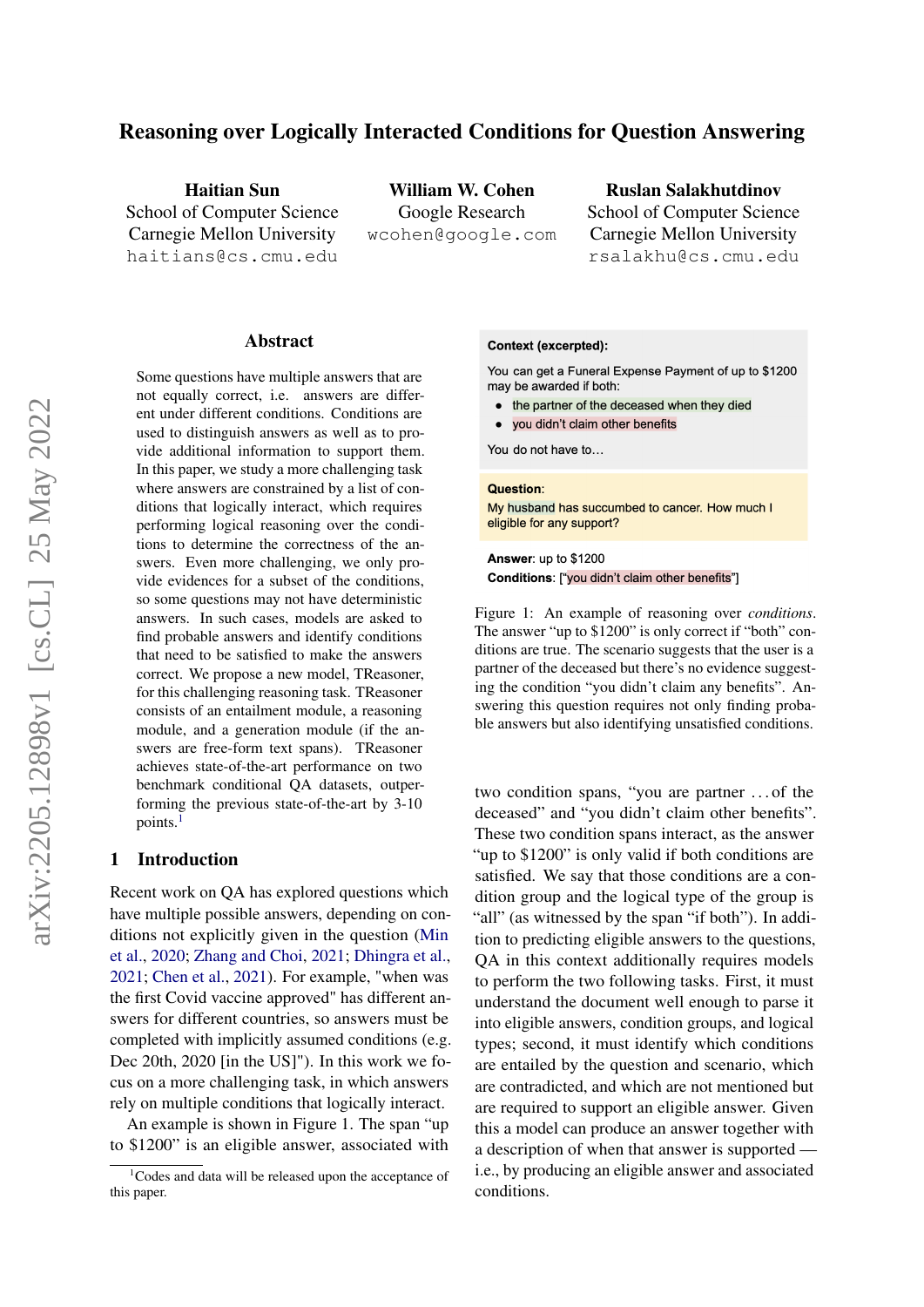One of the challenges in this task is to perform logical reasoning within condition groups to determine the entailment status of conditions. The entailment status of a condition is affected by two factors: the entailment status of itself, i.e. whether it is satisfied or contradicted by the provided evidence, and the entailment status of other conditions in the same condition group. Similar tasks have been studied in [Clark et al.](#page-9-2) [\(2020b\)](#page-9-2) where they constructed examples that contain groups of conditions which are either satisfied or contradicted by the evidences provided in the context (which is often called *deductive reasoning* because all information needed to make a definite prediction is provided). We do not make such assumption, but instead only provide evidences for a subset of conditions in the group and ask models to identify unsatisfied conditions that need to be checked for the answers. For example (Figure [1\)](#page-0-1), we say "you didn't claim other benefits" is an unsatisfied condition because it is required by the candidate answer "up to \$1200" but is not satisfied by the user's scenario. This task is called *abductive reasoning*. Predicting unsatisfied conditions tests a model's ability in performing logical reasoning tasks, including understanding logical operations, determining the entailment status of conditions in the logical groups, and finally determining whether an eligible answer is correct.

We propose the TReasoner model to solve the QA task with multiple logically interacted conditions. TReasoner contains two modules: an entailment module and a reasoning module. The entailment module takes a condition in the context with the question to predict its entailment status. The reasoning module takes the entailment module's outputs for all conditions to perform logical reasoning to identify unsatisfied conditions. If the answer is a free-form text span, TReasoner additionally uses a generation module to generate the answer span. The entailment module, reasoning module, and generation module are jointly trained. TReasoner shows excellent reasoning ability on a synthetic dataset and outperforms the previous state-of-the-art models on two Question Answering (QA) datasets, ConditionalQA and ShARC [\(Sun](#page-10-2) [et al.,](#page-10-2) [2021a;](#page-10-2) [Saeidi et al.,](#page-10-3) [2018\)](#page-10-3), improving the state-of-the-art by 3-10 points on answer and unsatisfied condition prediction tasks.

### 2 Related Work

Models [\(Cohen,](#page-9-3) [2016;](#page-9-3) [Cohen et al.,](#page-9-4) [2020;](#page-9-4) [Sun](#page-10-4) [et al.,](#page-10-4) [2020;](#page-10-4) [Ren et al.,](#page-10-5) [2020;](#page-10-5) [Ren and Leskovec,](#page-10-6) [2020\)](#page-10-6) have been developed for the deductive reasoning task with symbolic rules. Embedding-based methods [\(Sun et al.,](#page-10-4) [2020;](#page-10-4) [Ren et al.,](#page-10-5) [2020;](#page-10-5) [Ren](#page-10-6) [and Leskovec,](#page-10-6) [2020\)](#page-10-6) first convert symbolic facts and rules to embeddings and then apply neural network layers on top to softly predict answers. Recent work in deductive reasoning focused on tasks where rules and facts are expressed in natural language [\(Talmor et al.,](#page-10-7) [2020;](#page-10-7) [Saeed et al.,](#page-10-8) [2021;](#page-10-8) [Clark et al.,](#page-9-2) [2020b;](#page-9-2) [Kassner et al.,](#page-10-9) [2020\)](#page-10-9). Such tasks are more challenging because the model has to first understand the logic described in the natural language sentences before performing logical reasoning.

Different from deductive reasoning, the QA task proposed in this paper provides a list of conditions that if true would support an answer. (This is also referred to as abductive reasoning.) The ConditionalQA and ShARC dataset [\(Sun et al.,](#page-10-2) [2021a;](#page-10-2) [Saeidi et al.,](#page-10-3) [2018\)](#page-10-3) were proposed, where a question contains a user scenario that includes some background information that suggests the answer but is not enough to ensure its correctness. Similar examples were also seen in factual questions, e.g. AmbigQA [\(Min et al.,](#page-10-0) [2020\)](#page-10-0), where multiple answers are plausible given the facts asked in the question, but each answer is only correct under certain conditions. Answering such questions requires both finding the probable answers and identifying their underlying conditions.

Very limited work has explored abductive reasoning for QA. Previous work [\(Gao et al.,](#page-9-5) [2020a](#page-9-5)[,b;](#page-10-10) [Ouyang et al.,](#page-10-11) [2020\)](#page-10-11) on the ShARC [\(Saeidi et al.,](#page-10-3) [2018\)](#page-10-3) dataset proposed to solve this problem by predicting a special label "inquire" if there was not enough information to make a definite prediction. The reasoning process was performed in the embedding space. Specifically, EMT and DISCERN [\(Gao et al.,](#page-9-5) [2020a](#page-9-5)[,b\)](#page-10-10) computed an entailment vector for each condition and performed a weighted sum of those vectors to predict the final answer. DGM [\(Ouyang et al.,](#page-10-11) [2020\)](#page-10-11) additionally introduced a GCN-based model to better represent the entailment vectors. Even though these models were able to predict the answer labels as "inquire" when there were unsatisfied conditions, none of them could predict which conditions needed to be further satisfied. Furthermore, they simply concatenated the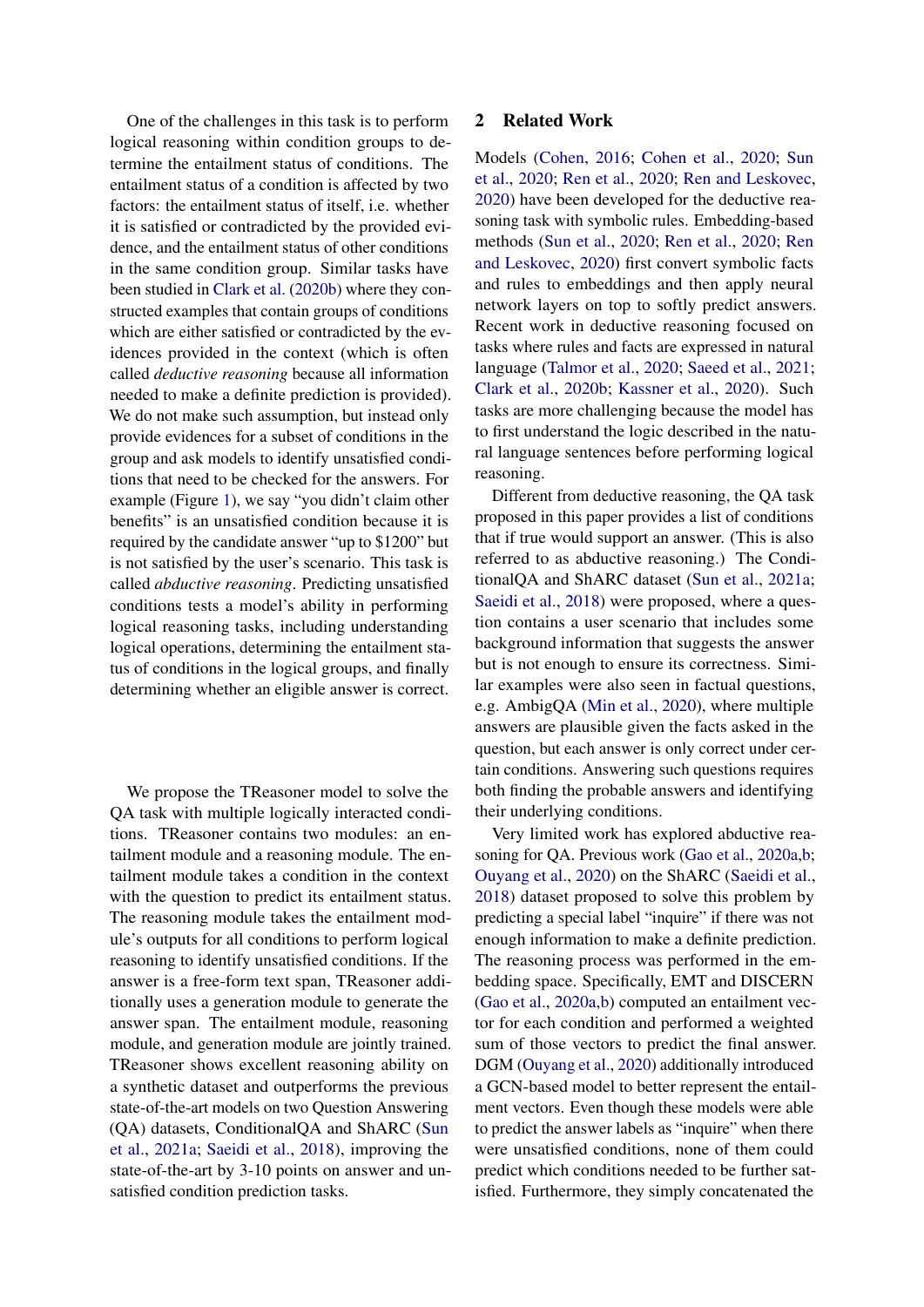

Figure 2: TReasoner Overview. The top part shows the entailment module that independently encodes each condition  $c_j^{(i)}$ , its associated results  $r^{(i)}$  and logical types  $t^{(i)}$ , and the question q. The entailment module outputs a condition embedding  $s_j^{(i)}$  that will be input into the reasoning module (lower left) to predict the answer labels and determine unsatisfied conditions, and a token embedding  $\mathbf{h}_{k_i,p}^{(i)}$  that will be used by the decoding module (lower right) to generate answer spans (if the question has a free-form answer). All modules are jointly trained.

full context and the question into a single input and encode it with a Transformer model with  $O(N^2)$ complexity, making it not scalable to longer contexts.

## 3 Model

#### <span id="page-2-1"></span>3.1 Task: QA with Conditions

We study the task of QA with logically interacted conditions. The model learns to find candidate answers to the question from the context and additionally perform logical reasoning over the conditions to check whether the answers are eligible. If the answers require additional conditions to be satisfied, the model identifies these unsatisfied conditions as well.

The context used to answer the question contains *results*, *conditions*, and *types*. A *result* is a sentence that contains the answer, e.g. "You can get a Funeral Expense Payment of up to \$1200 ...". Questions with yes/no answers also need result statements. For example, "You don't need to pay taxes if you meet all of the following requirements: ..." is the result statement for the question "Do I need to pay taxes?". A *condition* describes a requirement that needs to be satisfied for a result to be applicable, e.g. "physically or mentally disabled" in Figure [1.](#page-0-1) There could be multiple conditions for one result that interact under a logical *type*. For example, "if you're both:" requires both conditions to be satisfied. In this project, we consider four logical types that are commonly seen in QA tasks:

- "all": all conditions under this logical type should be satisfied in order to make the answer true. The logical type "if you're both:" in the example above is an example of this type.
- "any": only requires one of the conditions under the logical type "any" to be satisfied. For example, "if you satisfy at least one of the following conditions.". It doesn't matter whether other conditions have been satisfied, contradicted, or not mentioned in the question.
- "required": This is a special case of "all" / "any" when there is only one condition. Conditions with the logical type "required" must be satisfied. For example, "you must ... to get an up to \$1200 payment."
- "optional": Conditions have the type "optional" if they are not relevant to the question. For example, "You will need to pay a \$30 processing fee if you apply online".

Logical types are often not provided in real QA datasets, so they need to be inferred from the context. We discuss strategies to softly predict logical types to perform reasoning tasks for ConditionalQA in [§4.2](#page-6-0) and ShARC in [§4.3.](#page-7-0) We will also discuss strategies to discover conditions and results from the context since they are often not labeled.

Formally, let the context  $X$  consist of multiple results  $r^{(1)}, \ldots, r^{(n)}$ , and the result  $r^{(i)}$  be constrained by a group of conditions  $\{c_1^{(i)}\}$  $c^{(i)}_{1},\ldots,c^{(i)}_{k_i}$  $\{k_i^{(i)}\}$ under the logical type  $t^{(i)}$ . We represent the context X as a list of tuples  $\{(\lbrace c_1^{(1)} \rbrace)$  $c_{1}^{(1)}, \ldots, c_{k_1}^{(1)}$  $\{t^{(1)}_{k_1}\}, r^{(1)}, t^{(1)}),$  $({c_1}^{(2)}$  $c_{1}^{(2)}, \ldots, c_{k_2}^{(2)}$  $\{a^{(2)}_{k_2}\}, r^{(2)}, t^{(2)}), \ldots \}.$  We learn a model that operates on context  $X$  and question  $q$  to predict the answer  $q$  with a list of unsatisfied conditions  $\hat{C} = \{\hat{c}_1, \dots, \hat{c}_m\}^2$  $\hat{C} = \{\hat{c}_1, \dots, \hat{c}_m\}^2$ .

# 3.2 Model

TReasoner consists of an *entailment module* and a *reasoning module*. The entailment module checks whether a condition has been satisfied. Practically, it takes a condition, a result, and a question as its

<span id="page-2-0"></span><sup>&</sup>lt;sup>2</sup> Some questions in the ConditionalQA dataset have multiple answers, but we do not handle these cases in this paper.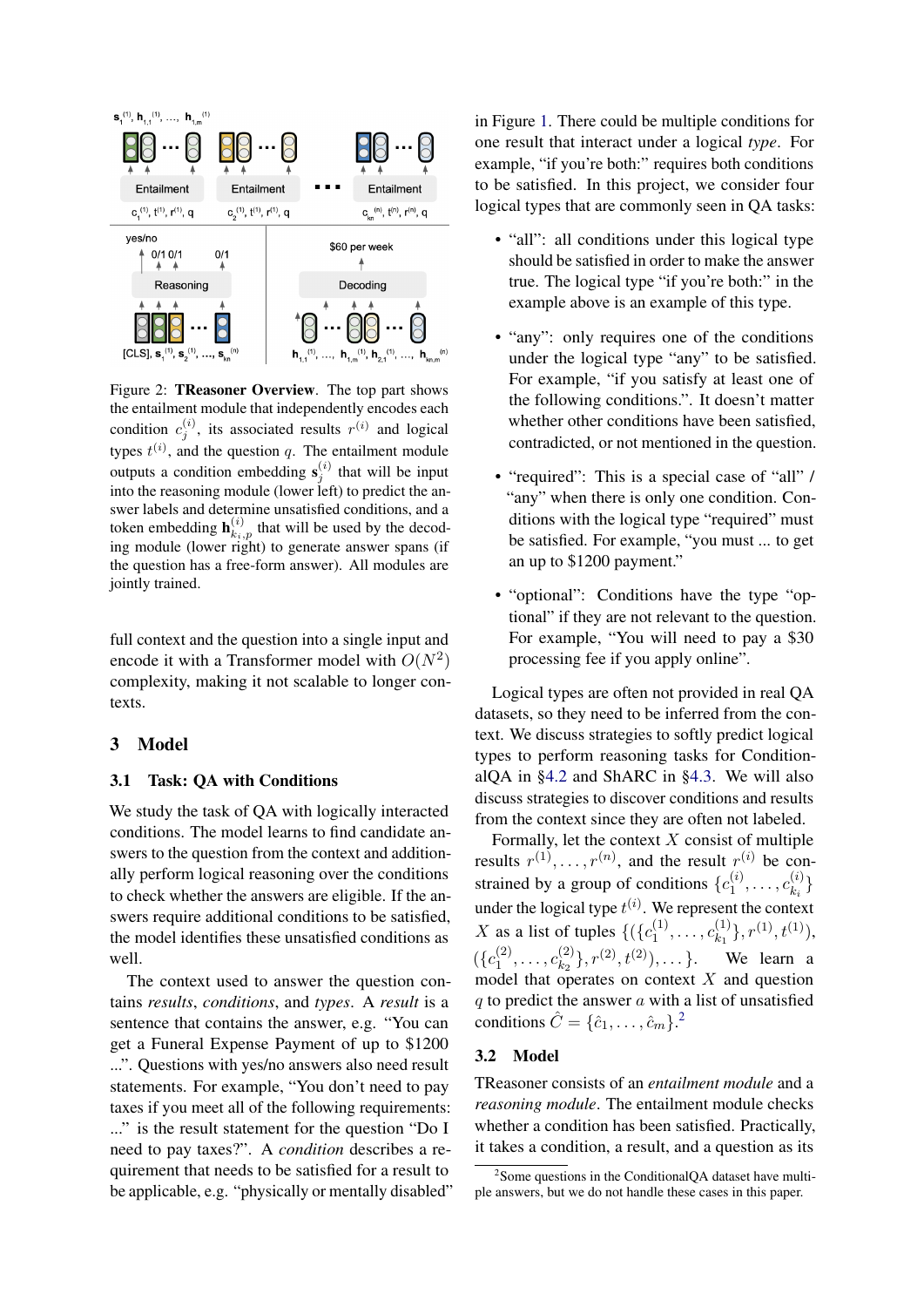input, and outputs an learned embedding. Each condition will be encoded independently. Embeddings of all conditions will be passed to the reasoning module, which performs logical reasoning to predict the answer (if the answer is a multi-class label) as well as the unsatisfied conditions. In cases where answers are text spans, we apply an additional *decoding module* to generate answer spans. All modules are jointly trained.

Input We independently encode each condition along with its associated result and the question. For the condition  $c_i^{(i)}$  $j^{(i)}$  in  $\{c_1^{(i)}\}$  $c^{(i)}_1,\ldots,c^{(i)}_{k_i}$  $\binom{v}{k_i}$  with result  $r^{(i)}$  under logical type  $t^{(i)}$ , we concatenate them and separate them with a special prefix.

<span id="page-3-1"></span>
$$
s_j^{(i)} = \text{``condition:''} + c_j^{(i)} + \text{``type:''} + t^{(i)} + \text{``result:''} + r^{(i)} + \text{``question:''} + q
$$
  
(1)

Entailment Module The entailment module encodes the concatenated input  $s_i^{(i)}$  $j^{(i)}$  into vectors  $\mathbf{s}_j^{(i)}$  $\stackrel{(i)}{j}$ . We initialize the parameters of the entailment module from pretrained LMs, which will be finetuned with other modules for the reasoning task.

$$
\mathbf{s}_{j}^{(i)}, \mathbf{h}_{j,1}^{(i)}, \dots, \mathbf{h}_{j,m}^{(i)} = \text{Entail}(s_{j}^{(i)})
$$
 (2)

The embedding of the first token of  $s_j^{(i)}$  will be used as the embedding  $s_i^{(i)}$  $j^{(i)}$  for condition  $c_j^{(i)}$  $j^{(i)}$  and will be used by the reasoning module to predict the answer label (if the task is multi-class classification).  $\mathbf{h}_{i,1}^{(i)}$  $j_1^{(i)}, \ldots, \mathbf{h}_{j,m}^{(i)}$  are the contextualized embeddings for the tokens in condition  $s_i^{(i)}$  $j^{(i)}$ . The token embeddings will not be used for reasoning but will be used for decoding if the answers are free-form answers.

At the entailment stage, each condition  $s_i^{(i)}$  $j^{(i)}$  is encoded independently. The embedding output  $s_i^{(i)}$  $j^{(i)}$  is expected to have information about the entailment state of the condition, the logical operation, and whether the result is relevant to the question. Encoding each condition independently also reduces the encoding complexity of all conditions in the passage from  $O(C^2)$  to  $O(C)$  where C is the number of conditions in the provided passage, and thus enables handling longer context with hundreds of conditions. This encoding strategy is motivated by FiD [\(Izacard and Grave,](#page-10-12) [2020\)](#page-10-12)

Reasoning Module The reasoning module takes the embeddings from the entailment module and reasons over the conditions to predict the answer label (if the answer is a multi-class label). We use a Transformer model as our reasoner because the self attention mechanism allows conditions  $\{s_1^{(i)}\}$  $s^{(i)}_1,\ldots,s^{(i)}_{k_i}$  $\binom{v}{k_i}$  to attend to each other to perform the reasoning steps. It is crucial for reasoning because, for example, if one of the conditions is satisfied and the operation type is "any", then other conditions will be implicitly satisfied, regardless of their real entailment states.

We prepend a learned vector  $s_0$  to the list of condition embeddings, which will be used as the [CLS] embedding to summarize the reasoning result. The output of the reasoning module,  $\hat{\textbf{s}}_0,\hat{\textbf{s}}_1^{(1)}$  $\hat{\mathbf{s}}^{(1)}_{k_1},\ldots,\hat{\mathbf{s}}^{(n)}_{k_n}$  $k_n^{(n)}$ , will be used to predict the final label and unsatisfied conditions. Specifically, we use the first embedding  $\hat{s}_0$  to predict the final answer label and use the subsequent embeddings  $\hat{\mathbf{s}}_1^{(1)}$  $\hat{\mathbf{s}}^{(1)}_{k_1},\ldots,\hat{\mathbf{s}}^{(n)}_{k_n}$  $\binom{n}{k_n}$  to predict the entailment state of conditions as well as to identify unsatisfied conditions.

$$
\hat{\mathbf{s}}_0, \hat{\mathbf{s}}_1^{(1)}, \dots, \hat{\mathbf{s}}_{k_n}^{(n)} = \text{Reason}(\mathbf{s}_0, \mathbf{s}_1^{(1)}, \dots, \mathbf{s}_{k_n}^{(n)})
$$

$$
l_{\text{label}} = \text{softmax\_cross\_entropy}(\mathbf{W}_l^T \hat{\mathbf{s}}_0, \mathbb{I}_l)
$$

$$
l_{\text{cond}} = \text{softmax\_cross\_entropy}(\mathbf{W}_c^T \hat{\mathbf{s}}_j^{(i)}, \mathbb{I}_c)
$$

<span id="page-3-0"></span>where  $\mathbb{I}_l$  and  $\mathbb{I}_c$  are one-hot vectors for the class labels. The number of label classes are taskdependent, but in most cases, the final labels  $\mathbb{I}_l$  are "yes", "no", and "irrelevant". The condition labels are "entailed", "contradicted", "not mentioned", "implied", and "to check". The first three classes are as they are named. The class "implied" means the entailment state of this condition is implied by other conditions with the same result, e.g. if one of the conditions with the logical type "any" has been satisfied, the rest of conditions are automatically "implied". The class "to check" means it is an unsatisfied condition. It is important to note that the condition loss  $l_{\text{cond}}$  is an auxiliary loss and may not exist (or only exist for a subset of conditions) in real datasets.

For questions that have free-form answers, e.g. "up to \$1200", the answers will be generated from the decoding module discussed in the next section. We will not supervise their class labels in training and can safely ignore the predicted label in testing. In this case, only the predictions of the unsatisfied conditions will be kept. On the contrary, for questions that have multi-class answers, the reasoning module is trained to predict the correct label while the decoding module (discussed next) is trained to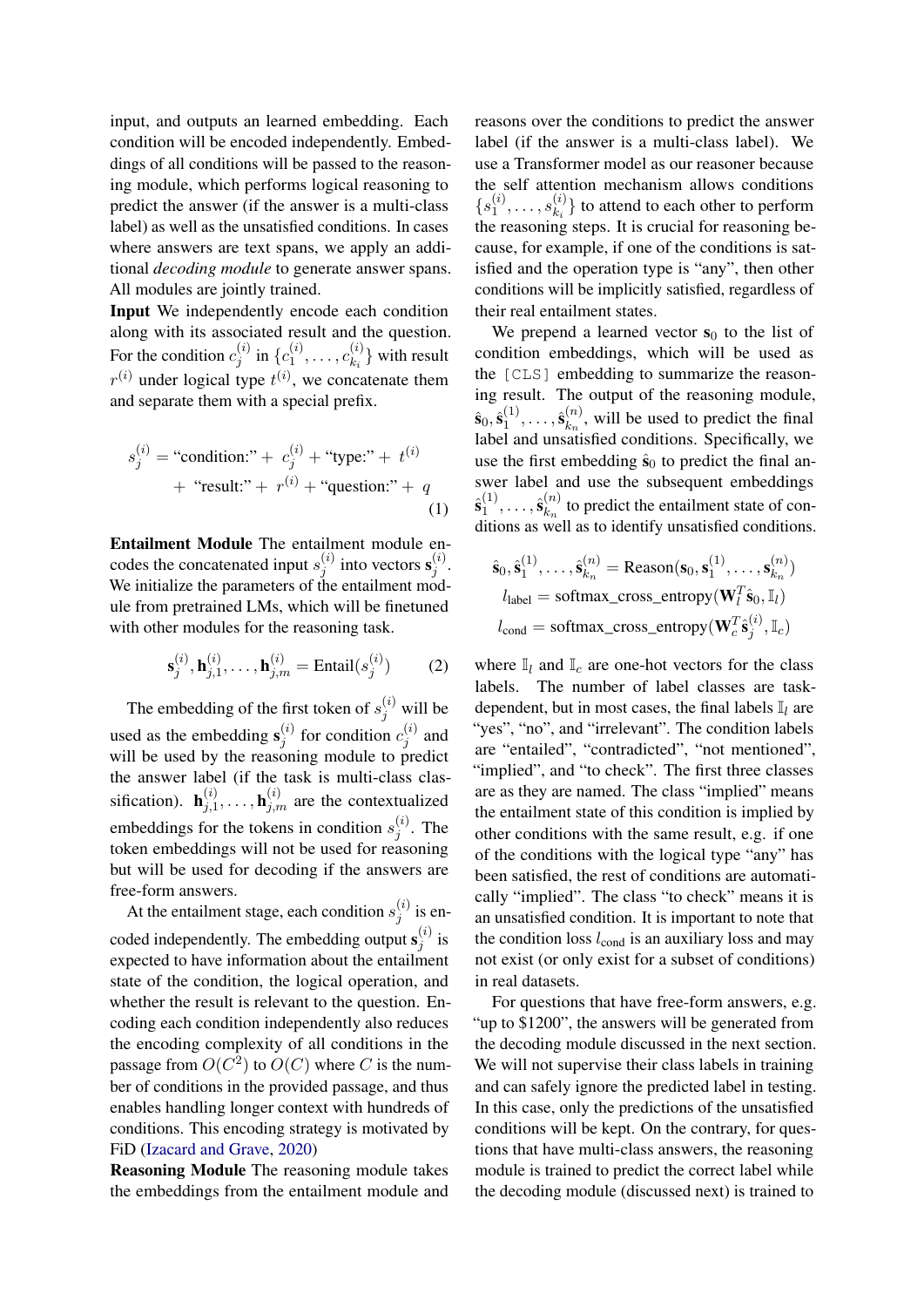generate a special token [MULTI].

Decoding Module The decoding module takes token embeddings for all conditions  $\mathbf{h}_{1,1}^{(1)}$  ${\bf h}_{1,1}^{(1)},\ldots,{\bf h}_{k_n}^{(n)},$  $k_n,m$ to generate the answer span. This module is mostly used when the final answer is a text span. If the answer is a multi-class label, the decoding module should simply generate a special token [BIN].

We adopt the decoding strategy proposed by FiD [\(Izacard and Grave,](#page-10-12) [2020\)](#page-10-12) with the T5 architecture [\(Raffel et al.,](#page-10-13)  $2019)^3$  $2019)^3$  $2019)^3$ , i.e. the token embeddings are concatenated for decoding even though the they are generated independently for each condition. The generation task is trained with teacher forcing. We do not write out the explicit expression for the teacher forcing decoding loss  $l_{\text{decode}}$  here. Please refer to the T5 paper [\(Raffel et al.,](#page-10-13) [2019\)](#page-10-13) for more information. The decoded tokens  $\hat{a}$  are taken as the predicted answer span.

<span id="page-4-3"></span>
$$
\hat{a} = \text{Decode}(\mathbf{h}_{1,1}^{(1)}, \dots, \mathbf{h}_{k_n,m}^{(n)})
$$
(3)

Loss Function We jointly train the entailment module and reasoning module. We provide intermediate supervision on the entailment state of each condition, i.e.  $s_i^{(i)}$  $j^{(i)}$ , if they are available. The final loss function is the sum of the answer loss  $l_{\text{label}}$  and the condition entailment loss  $l_{\text{cond}}$ .

$$
l = l_{\text{label}} + l_{\text{cond}}
$$

If the answers contain text spans, we jointly train the decoding module as well. The loss function is the sum of the three losses:

$$
l = l_{\text{label}} + l_{\text{cond}} + l_{\text{decode}}
$$

Pretrained Checkpoints The entailment module and decoding module (if any) load pretrained LM checkpoints and finetune the parameters for downstream tasks. For the dataset that has both multiclass answers and free-form answers, we initialize the entailment module and decoding module with the pretrained T5 encoder and decoder [\(Raffel et al.,](#page-10-13) [2019\)](#page-10-13). For a dataset that only has multi-class answers, the decoding module is not needed, so only the entailment module will be initialized. The entailment module can be initialized with T5 (encoder only) or any other pretrained LMs, e.g. BERT, RoBERTa, ELECTRA, BART, [\(Devlin et al.,](#page-9-6) [2018;](#page-9-6) [Liu et al.,](#page-10-14) [2019;](#page-10-14) [Clark et al.,](#page-9-7) [2020a;](#page-9-7) [Lewis et al.,](#page-10-15) [2019\)](#page-10-15), etc. We use ELECTRA for our entailment module if the decoding module is not needed.

<span id="page-4-2"></span>

| (Template)                         |                              |
|------------------------------------|------------------------------|
| Context: If all $(A, B)$ , then U. |                              |
| If any (not $C$ , $D$ ), then V.   |                              |
| Facts: a, c, not d.                |                              |
| Question: Is u correct?            |                              |
| Label: entailed, if B              |                              |
| (Variables)                        |                              |
| A: Aged $59 \frac{1}{2}$ or older. | a: Tom is 65 years old.      |
| B: Employed for two years.         | b: NOT USED                  |
| C: Has two children                | c: He has two sons.          |
| D: Has not applied before.         | not d: Rejected last year.   |
| U: Get at least \$60 a week        | u: Eligible for \$60 a week. |
| V: Waive the application fees      | v: NOT USED                  |

Table 1: An example of CondNLI. Variables  $A, B, \ldots$ and  $U, V, \ldots$  represent the conditions and premises. Variables  $a, b, \ldots$  represent the known facts.  $u$  is the question. Each pair of variables, e.g.  $(A, a)$ , is instantiated with an NLI example.

The reasoning module is randomly initialized and jointly trained with the entailment and decoding modules. The number of Transformer layers for the reasoning module is a hyper-parameter. We choose the number of layers  $l = 3$  or  $l = 4$ . Please see [§4.1.2](#page-5-0) for ablation study on the number of Transformer layers for the reasoning task.

# 4 Experiments

We experiment TReasoner with a synthetic dataset, CondNLI, and two QA datasets, ConditionalQA [\(Sun et al.,](#page-10-2) [2021a\)](#page-10-2) and ShARC [\(Saeidi et al.,](#page-10-3) [2018\)](#page-10-3), that require reasoning over conditions to predict the answers.

#### 4.1 CondNLI

The CondNLI dataset is constructed from the existing Natural Language Inference (NLI) dataset, MultiNLI [\(Williams et al.,](#page-10-16) [2018\)](#page-10-16). In the original NLI dataset, an example has a premise, a hypothesis, and an entailment label, e.g. "entailed", "contradicted" or "neutral". To construct the CondNLI dataset, we treat the premise as context and the hypothesis as question, and make a few additional changes. First, each premise is paired with a list of conditions  $c_j$ 's that interact under a logical type t. Second, a context contains multiple premises, but only one of the premises are relevant to the hypothesis.[4](#page-4-1) The model should first identify the relevant premise and then check their associated conditions to predict the final labels. Third, each example is provided an additional list of known facts for

<span id="page-4-0"></span><sup>&</sup>lt;sup>3</sup>The T5 encoder is used for the entailment module

<span id="page-4-1"></span><sup>4</sup> In some examples, none of the premises is relevant to the hypothesis. Such examples will be labeled as "Irrelevant".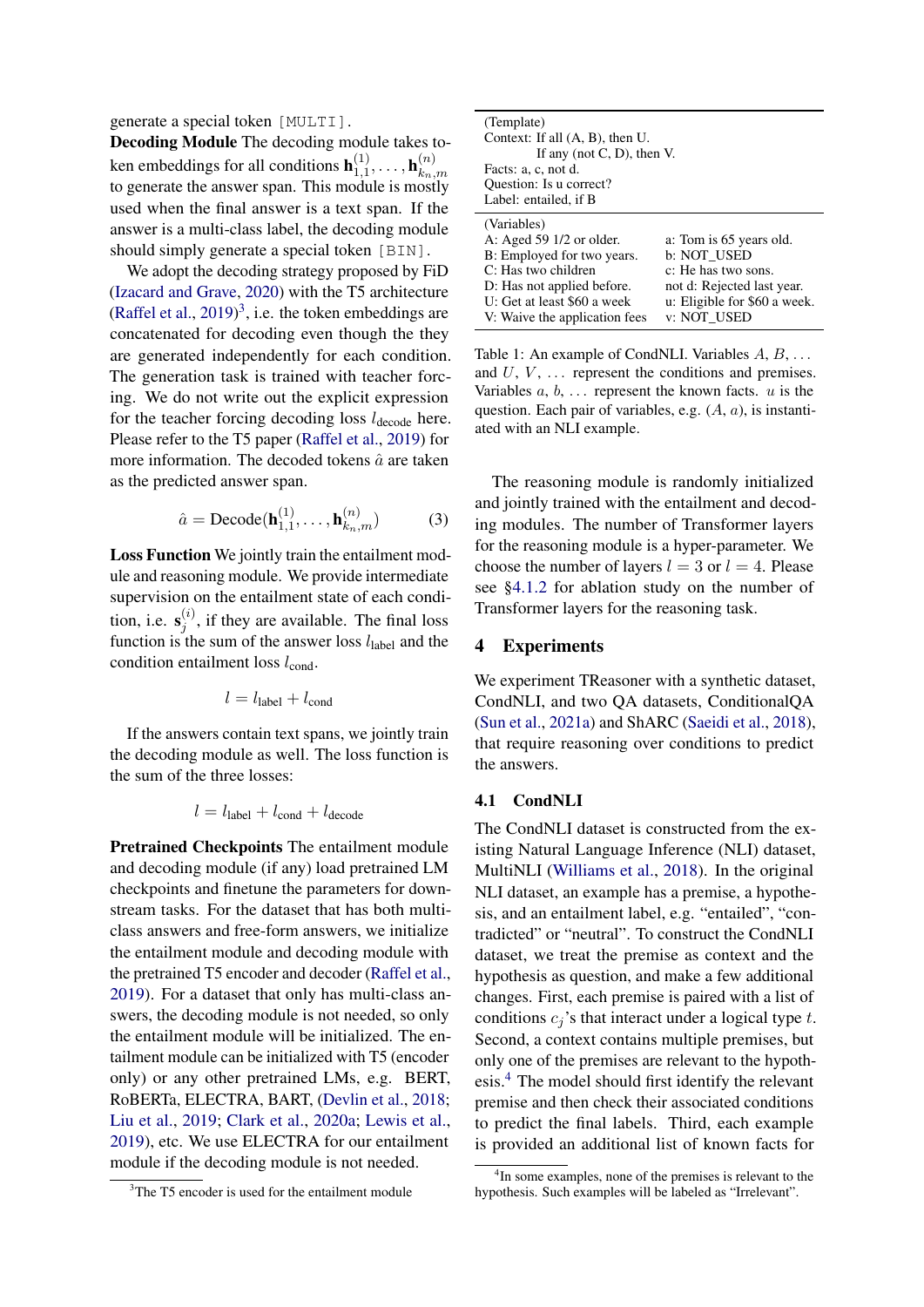checking the entailment state of the conditions. All premise, hypothesis, conditions, and facts are obtained from the MultiNLI dataset [\(Williams et al.,](#page-10-16) [2018\)](#page-10-16). Table [1](#page-4-2) gives an example in CondNLI.

# 4.1.1 Dataset Construction

We first construct templates for the CondNLI examples and then replace the variables in the template with real NLI examples.

Construct Templates We use capital letter variables  $U, V, \ldots$  to represent the premises in the context, and  $A, B, \ldots$  to represent the conditions. As discussed above, a premise is paired with a list of conditions and a logical operation. We express the relationship between the premise and the conditions with the statement "if ... then ...". For example in Table [1,](#page-4-2) we say "If all  $(A, B)$ , then  $U$ " to represent that the premise  $U$  has the conditions A and B, and the logical operation "all".

Since the question is only about one of the premises in the context, we randomly sample a premise, e.g. U, and take its corresponding hypothesis  $u$  as the question. With the question  $u$ , only the conditions of the premise  $U$  need to be satisfied.

We also provide a list of facts that are used to check the entailment state of the conditions. To construct the facts, we randomly sample a subset of the conditions from the context, e.g.  $\{A, C, D\}$ , and take the facts of the selected conditions, e.g.  ${a, c, d}$ . Furthermore, we randomly add the term "not" to a fact, e.g. not  $d$ , to indicate that the fact  $d$ contradicts with its condition D.

With the question, e.g.  $u$ , and the list of facts e.g.  $\{a, c, \text{not } d\}$ , we can infer the answer label and identify unsatisfied conditions. We keep the label "entailed", "contradicted", and "neutral", and add an additional label "irrelevant" if none of the premise in the context is relevant to the document. Generate Examples For a templates with variables  $A, B, U, V, \ldots, a, b, u, v, \ldots$ , we instantiate the variables with NLI examples to get the real data. We use the premises of original NLI examples for premises or conditions, i.e. capital letter variables, and the hypothesis for question and facts, i.e. lower-case variables. Note that sampling requires matching the entailment state of conditions, e.g. "not d" requires sampling from NLI examples with the original label "contradict".

We restrict the number of conditions in the context to 6 and randomly generate 65 distinct tem-

<span id="page-5-2"></span>

|                                                            | Label<br>$(\text{acc})$ | Conditions<br>(F1)   |
|------------------------------------------------------------|-------------------------|----------------------|
| (template)<br>FiD (concat)<br>FiD (TReasoner)<br>TReasoner | 99.8<br>99.6<br>99.8    | 98.7<br>99.2<br>99.2 |
| (with NLI)<br>FiD (concat)<br>FiD (TReasoner)<br>TReasoner | 85.6<br>86.7<br>95.0    | 80.4<br>82.8<br>91.3 |

Table 2: Experiment results on the CondNLI dataset in label accuracy and condition F1. FiD (concat) is run on the input that concatenates the question and context and is then chunked into smaller pieces. FiD (TReasoner) use the same input as TReasoner. "(template)" directly uses the templates with variable letters as inputs, while "(with NLI)" uses the examples that are instantiated with real NLI examples.

plates.[5](#page-5-1) During training, we randomly pick a template and instantiate it with NLI examples to generate real training examples. This random generation process enables creating (almost) unlimited amount of training data. We randomly generate another 5000 examples for development and testing.

### <span id="page-5-0"></span>4.1.2 Results

Previous work [\(Clark et al.,](#page-9-2) [2020b\)](#page-9-2) showed that Transformer-based Language Models, e.g. RoBERTa [\(Liu et al.,](#page-10-14) [2019\)](#page-10-14), have the ability to reason over multiple conditions to answer the reasoning question in the deductive reasoning setting, e.g. "if A and B then C" with facts on conditions A and B provided. We replace RoBERTa with FiD with T5 here to handle long contexts. FiD is trained to generate the answer labels and the list of unsatisfied conditions. To simplify the generation task, we prepend a condition id to each condition and let the model generate the condition id instead.

We train the model on two types of input, one using templates with variables in letters, and the other using examples where variables are instantiated with real NLI examples.

Main Results The experiment results are shown in Table [2.](#page-5-2) We measure both the accuracy of label prediction and the F1 of unsatisfied conditions. The results show that a plain Transformer-based sequence-to-sequence model (FiD) performs the logical reasoning task reasonably well if the con-

<span id="page-5-1"></span> $5$ Restricting the number of conditions is only for the purpose of reducing training complexity. The experiment in Figure [3](#page-6-1) (left) shows the model's capability of generalizing to more conditions.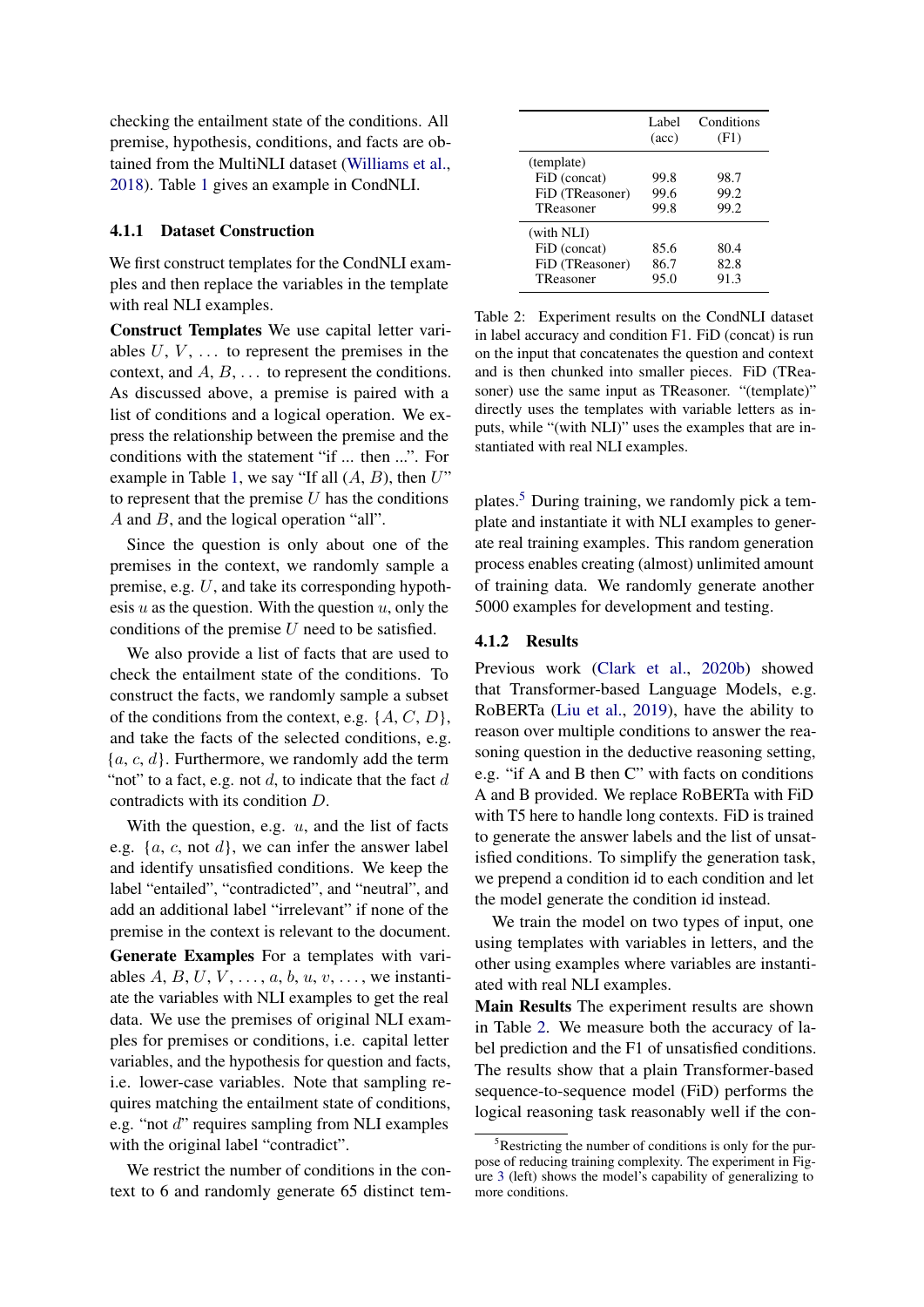text is simple, i.e. using the template with variables  $A, B, \ldots$  as inputs. However, the FiD performs significantly worse on examples with real NLI examples. TReasoner still performs well on the CondNLI dataset with NLI examples.

<span id="page-6-1"></span>

Figure 3: Left: Generalization results of reasoning over more conditions. Right: Results on the ablated model with different numbers of Transformer layers in the reasoning module. We report both label accuracy and F1 of unsatisfied conditions. "any & all" indicates that examples only have two types of logical operation: "any" and "all".

Generalization to More Conditions The TReasoner is trained on templates with 6 conditions or fewer. To test TReasoner's ability to generalize to more conditions, we take a trained model and test it on the examples with more than 6 conditions. Figure [3](#page-6-1) (left) shows the change of performance in both label classification and unsatisfied condition prediction tasks as the number of conditions increase.[6](#page-6-2) We observe more decrease in performance in predicting unsatisfied conditions (probably because more conditions are unsatisfied), but it is still reasonable with 20 conditions.

Number of Reasoning Layers We additionally experiment with different numbers of layers in the reasoner module. The results are shown in Figure [3](#page-6-1) (right). The Transformer-based reasoner module needs at least 3 layers to perform the reasoning task, especially for predicting unsatisfied conditions.

# <span id="page-6-0"></span>4.2 ConditionalQA

In the second experiment, we run TReasoner on a real question answering (QA) dataset, ConditionalQA [\(Sun et al.,](#page-10-2) [2021a\)](#page-10-2), that requires reasoning over long documents with much more conditions and more complex logical operations stated in natural language.

#### 4.2.1 Task

ConditionalQA is challenging because it requires the model to accurately locate relevant results and conditions from longer documents. Previous models, e.g. RuleTaker, DGM [\(Clark et al.,](#page-9-2) [2020b;](#page-9-2) [Ouyang et al.,](#page-10-11) [2020\)](#page-10-11) concatenate the inputs into a long sequence and then compute cross-attention over the concatenate input. The length of the input is constrained by the  $O(N^2)$  complexity. Even if we adopt the Fusion-in-Decoder [\(Izacard and](#page-10-12) [Grave,](#page-10-12) [2020\)](#page-10-12) strategy to handle long sequences, performance is still limited (see Table [2\)](#page-5-2).

Another challenge of the ConditionalQA dataset is to identify the logical operation for the conditions. As it is shown in the example in Figure [1,](#page-0-1) the model should predict the logical operation "all" from the statement that "if you're both:". One could possibly provide intermediate supervision to learn to predict the logical operations. However, such labels are not provided in the dataset and it is hard to find distant supervision labels. TReasoner encodes the logical operation in the condition's embeddings  $s_i^{(i)}$  $j_j^{(i)}$  (Eq. [2\)](#page-3-0) and does not need additional supervision for the logical operation.

Furthermore, different from the CondNLI and ShARC datasets (see [§4.3\)](#page-7-0), the ConditionalQA dataset contains questions with both yes/no answers and free-form answer spans. We apply the decoder module on the token embeddings  ${\bf h}_{1.1}^{(1)}$  $\mathbf{h}_{1,1}^{(1)}, \ldots, \mathbf{h}_{k_n,m}^{(n)}$  to generate the final answer spans (Eq. [3\)](#page-4-3).

### 4.2.2 Data Preparation

Examples in the ConditionalQA dataset provide a parsed web page as context, a question, and a user scenario that describes some relevant information about the question. We parse the provided context into the format that contains a list of tuples  $\{(\{c_1^{(1)}\}$  $c_{1}^{(1)}, \ldots, c_{k_1}^{(1)}$  ${k_1 \choose k_1}, r^{(1)}, t^{(1)}), \ldots$  as in [§3.1.](#page-2-1)

The context in ConditionalQA is provided as a list of HTML elements. We treat each element at the leaf of the DOM tree as a condition, and all its parents (from its direct parent to the root) as the result. Conditions under the same parent are considered to be in the same list  $\{c_1^{(i)}\}$  $c^{(i)}_1,\ldots,c^{(i)}_{k_i}$  $\{k_i^{(i)}\}$ . As discussed before, the logical operations  $t^{(i)}$  need to be inferred from the context. We drop the field "type:" in the input in Eq. [1](#page-3-1) and ask the model to discover it from the context and implicitly encode it into the condition embeddings  $\mathbf{s}_i^{(i)}$  $j_j^{(i)}$ . The question  $q$  is the combination of the question and scenario.

<span id="page-6-2"></span><sup>&</sup>lt;sup>6</sup>"any & all" indicates that the context only contains conditions under the logical operation "any" or "all".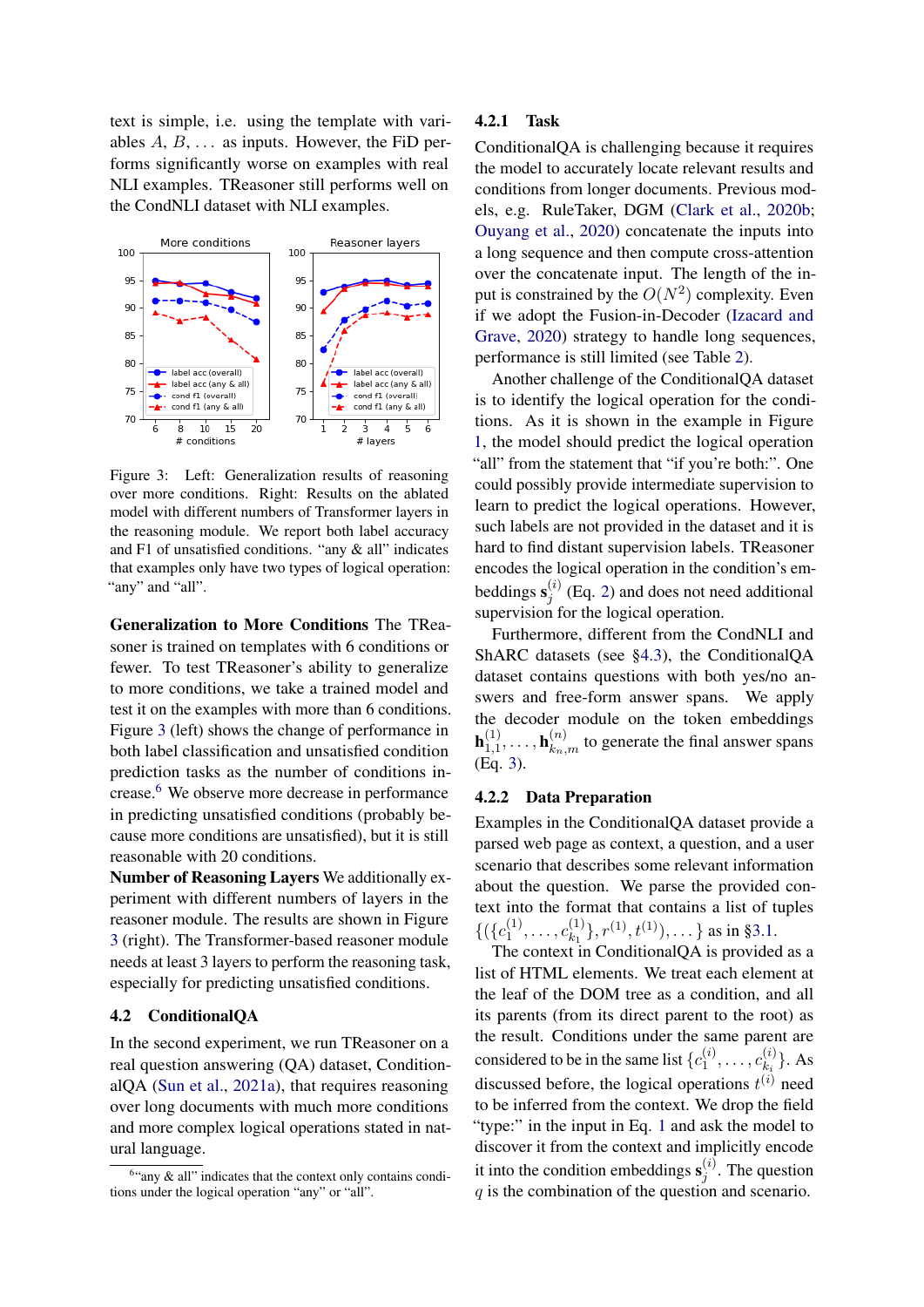<span id="page-7-2"></span>

|           |           | Yes / No    |           | Extractive  |             | Conditional |             | Overall     |
|-----------|-----------|-------------|-----------|-------------|-------------|-------------|-------------|-------------|
|           | EM/F1     | w/ conds    | EM/F1     | w/ conds    | EM/Fl       | w/ conds    | EM/F1       | w/ conds    |
| majority  | 62.2/62.2 | 42.8/42.8   | $-1-$     | $-1-$       | $-1-$       | $-1$        | $-1$        | $-1$        |
| ETC .     | 63.1/63.1 | 47.5/47.5   | 8.9/17.3  | 6.9/14.6    | 39.4/41.8   | 2.5/3.4     | 35.6/39.8   | 26.9/30.8   |
| DocHopper | 64.9/64.9 | 49.1 / 49.1 | 17.8/26.7 | 15.5/23.6   | 42.0/46.4   | 3.1/3.8     | 40.6 / 45.2 | 31.9/36.0   |
| FiD.      | 64.2/64.2 | 48.0 / 48.0 | 25.2/37.8 | 22.5/33.4   | 45.2/49.7   | 4.7/5.8     | 44.4 / 50.8 | 35.0/40.6   |
| TReasoner | 73.2/73.2 | 54.7 / 54.7 | 34.4/48.6 | 30.3 / 43.1 | 51.6 / 56.0 | 12.5/14.4   | 57.2/63.5   | 46.1 / 51.9 |

Table 3: Experimental results on ConditionalQA (EM / F1). The "EM/F1" columns reports the original EM/F1 metrics that are only evaluated on the answer span. The "w/ conds" is the conditional EM/F1 metric discussed in [§4.2.3.](#page-7-1) Numbers of the baseline models are obtained from [Sun et al.](#page-10-2) [\(2021a\)](#page-10-2).

## <span id="page-7-1"></span>4.2.3 Evaluation

The predictions are evaluated using two sets of metrics: EM/F1 and conditional EM/F1. EM/F1 are the traditional metrics that measures the predicted answer spans. The ConditionalQA dataset introduced another metric, *conditional EM/F1*, that jointly measures the accuracy of the answer span and the unsatisfied conditions. Please refer to the ConditionalQA paper [\(Sun et al.,](#page-10-2) [2021a\)](#page-10-2) for more information. Briefly, the conditional EM/F1 is the product of the original answer EM/F1 and the F1 of the predicted unsatisfied conditions. The conditional EM/F1 is 1.0 if and only if the predicted answer span is correct and all unsatisfied conditions are found. If there's no unsatisfied condition, the model should predict an empty set.

### 4.2.4 Results

We compare TReasoner with a few baseline models, including ETC (in a pipeline) [\(Ainslie et al.,](#page-9-8) [2020\)](#page-9-8), DocHopper [\(Sun et al.,](#page-10-17) [2021b\)](#page-10-17), and Fusionin-Decoder (FiD) [\(Izacard and Grave,](#page-10-12) [2020\)](#page-10-12). The ETC pipeline first extracts possible answers from the context and then takes the question and extracted answers as input to find unsatisfied conditions. The answer extraction model and the condition prediction model are trained separately. DocHopper is a multi-hop attention system that iteratively attends to sentences to jointly predict the answers and unsatisfied conditions. The iterative process in DocHopper is updated in the embedding space so it is end-to-end differentiable. FiD is a encoder-decoder model based on T5. FiD improves over T5 by proposing to split long input sequences into short sequences, encode the short sequences independently, and jointly decode over all encoded embeddings to generate the outputs. For the ConditionalQA dataset, we train the FiD model to generate the answers followed by the list of unsatisfied conditions.

Main Results The experimental results are pre-

|                        | Answer<br>$(w / \text{conds})$ | Conditions<br>(P/R/F1) |
|------------------------|--------------------------------|------------------------|
| <b>FiD</b>             | 3.2/4.6                        | 98.3/2.6/2.7           |
| FiD (conditional only) | 6.8/7.4                        | 12.8/63.0/21.3         |
| TReasoner              | 10.6/12.2                      | 34.4/40.4/37.8         |

Table 4: Experimental results on the subset of questions in ConditionalQA (dev) that has conditional answers. Accuracy for the answers is evaluated using the conditional EM/F1 (w/ conds) metrics defined by [Sun](#page-10-2) [et al.](#page-10-2) [\(2021a\)](#page-10-2). Conditions are evaluated in precision, recall and F1.

sented in Table [3.](#page-7-2) TReasoner achieves the stateof-the-art on both yes/no and extractive questions. TReasoner also significantly outperforms all the baselines on the questions with conditional answers with 166% and 148% relative improvement in the conditional EM/F1 metrics (w/ conds).

Condition Accuracy Since there's not a metric that directly measure the quality of predicted conditions, we additionally report the F1 of the predicted unsatisfied conditions (Table [2\)](#page-5-2). The best baseline models, FiD, rarely predicts any conditions. This is likely because only a subset of the questions have unsatisfied conditions. Even though we train the FiD model only on the subset of questions that have conditional answers, its performance slightly improves but is still much lower than TReasoner by 16.5 points in condition F1.

### <span id="page-7-0"></span>4.3 ShARC

We additionally experiment TReasoner with the ShARC [\(Saeidi et al.,](#page-10-3) [2018\)](#page-10-3) dataset. The ShARC dataset examples have shorter context, usually a few sentences or a short passage, but the logical operations between conditions are more complex, as is discussed below.

# 4.3.1 Task

The ShARC dataset has two subtasks: Decision Making and Question Generation. The decision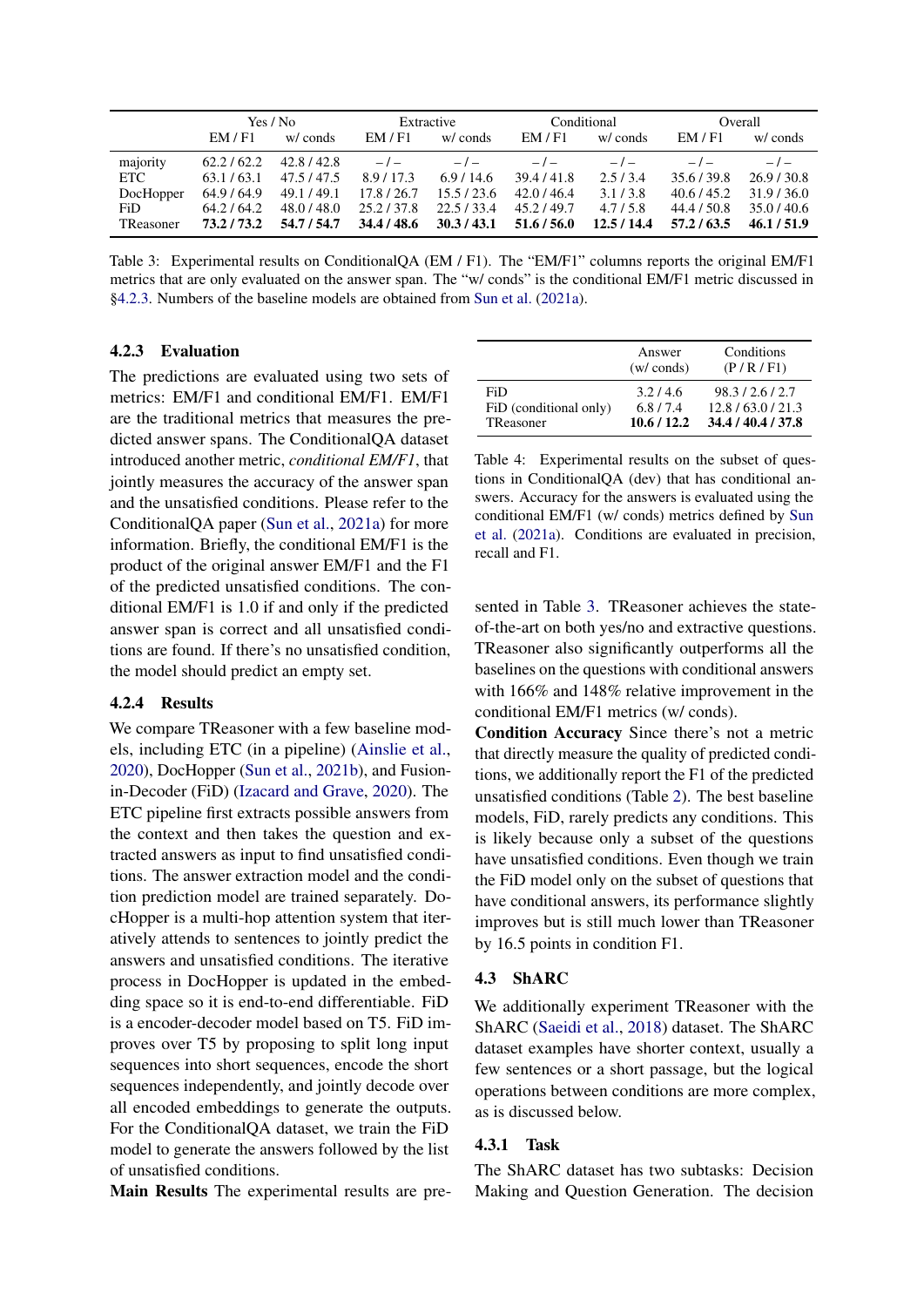making task asks the model to predict one of the following labels as the answer: "yes", "no", "inquire", and "irrelevant". The label "inquire" means that information provided by the question is not enough to make a definite prediction, i.e. there are unsatisfied conditions. In this case, the model should perform the Question Generation task to generate a followup question to clarify the unsatisfied conditions. The decision making task evaluates the predicted labels using micro and macro accuracy. The question generation task evaluates the BLEU scores of the generated question with the ground truth annotation. Note that some example could have multiple unsatisfied conditions, but only one of them will be annotated as ground truth followup question.[7](#page-8-0)

#### 4.3.2 Data Preparation

Different from ConditionalQA, where each sentence in the context is treated as a condition, conditions in the ShARC dataset are shorter and are sometimes short phrases (sub-sentence). For example, the context "If you are a female Vietnam Veteran with a child who has a birth defect, you are eligible for ..." contains two conditions, "If you are a female Vietnam Veteran" and "with a child who has a birth defect". $8$  In order to handle sub-sentence conditions, we follow the strategy proposed in two of the baseline models, DIS-CERN [\(Gao et al.,](#page-10-10) [2020b\)](#page-10-10) and DGM [\(Ouyang et al.,](#page-10-11) [2020\)](#page-10-11), that split a sentence into EDUs (Elementary Discourse Units) using a pretrained discourse segmentation model [\(Li et al.,](#page-10-18) [2018\)](#page-10-18). The discourse segmentation model returns a list of sub-sentences, each considered as a condition.

While we could treat each condition independently as we did previously for other datasets, the segmented EDUs are different in that they are not full sentences and may not retain their semantic meaning. Thus, we jointly encode all EDUs  $s_i^{(i)}$  $j^{(i)}$  as a single passage and select embeddings at specific tokens in the sentence as the condition embeddings  $\mathbf{s}_i^{(i)}$  $j^{(i)}$ . We construct the input s for the entailment

<span id="page-8-3"></span>

|                 | Decision<br>(micro / macro) | Ouestion<br>(BLEU1 / BLEU4) |
|-----------------|-----------------------------|-----------------------------|
| CM.             | 61.9/68.9                   | 54.4 / 34.4                 |
| <b>BERTOA</b>   | 63.6/70.8                   | 46.2/36.3                   |
| <b>U</b> craNet | 65.1/71.2                   | 60.5/46.1                   |
| <b>Bison</b>    | 66.9/71.6                   | 58.8/44.3                   |
| E3              | 67.7/73.3                   | 54.1/38.7                   |
| <b>EMT</b>      | 69.1/74.6                   | 63.9/49.5                   |
| <b>DISCERN</b>  | 73.2/78.3                   | 64.0/49.1                   |
| DGM             | 77.4/81.2                   | 63.3/48.4                   |
| TReasoner       | 80.4/83.9                   | 71.5 / 58.0                 |

Table 5: Experimental results on the ShARC dataset. Numbers for the baseline models [\(Saeidi et al.,](#page-10-3) [2018;](#page-10-3) [Zhong and Zettlemoyer,](#page-10-19) [2019;](#page-10-19) [Verma et al.,](#page-10-20) [2020;](#page-10-20) [Lawrence et al.,](#page-10-21) [2019;](#page-10-21) [Gao et al.,](#page-9-5) [2020a](#page-9-5)[,b;](#page-10-10) [Ouyang](#page-10-11) [et al.,](#page-10-11) [2020\)](#page-10-11) are borrowed from [Ouyang et al.](#page-10-11) [\(2020\)](#page-10-11).

module as followed.

$$
s = \text{``condition:''} + c_1^{(1)} + \dots
$$
  
+ \text{``condition:''} + c\_{k\_n}^{(n)}  
+ \text{``question:''} + q

Similar to ConditionalQA, we drop the "type:" argument because the logical operation is not provided and needs to be inferred from the context. We additionally drop the argument "result:" and let the model to attend to one or more of the EDUs (with the argument "condition:") as the result. The input s is used to compute the condition embeddings for the EDUs. The condition embedding  $s_i^{(i)}$  $j^{(i)}$  for the EDU  $c_i^{(i)}$  $j_j^{(i)}$  is the embedding at its preceding token "condition:".

$$
\mathbf{s}_1^{(1)},\ldots,\mathbf{s}_{k_n}^{(n)} = \text{Entail}(s)
$$

For the question generation task, we use the same input  $s$  as in the decision making task, except that we replace the prefix "condition:" with "unsatisfied condition:" for the conditions that are classified as unsatisfied conditions. We fine-tune a pretrained T5 model for the question generation task.

#### 4.3.3 Results

Main Results We compare TReasoner to a few strong baseline models, including the previous state-of-the-art model, e.g. DISCERN and DGM [\(Gao et al.,](#page-10-10) [2020b;](#page-10-10) [Ouyang et al.,](#page-10-11) [2020\)](#page-10-11). Different from the baseline models, which use separate models for label classification and unsatisfied condition prediction, TReasoner performs both tasks jointly.<sup>[9](#page-8-2)</sup>

<span id="page-8-0"></span> $\sigma$ To mitigate this issue in evaluation, we run an additional evaluation that measures the F1 of the predicted unsatisfied conditions. Please see results in Table [6.](#page-9-9)

<span id="page-8-1"></span><sup>&</sup>lt;sup>8</sup>It is arguable that this could be generally treated as one condition, but it is treated as two conditions with the logical operator "all" in the ShARC dataset.

<span id="page-8-2"></span><sup>&</sup>lt;sup>9</sup> Previous models, e.g. DISCERN and DGM, additionally use a generation model to paraphrase the unsatisfied conditions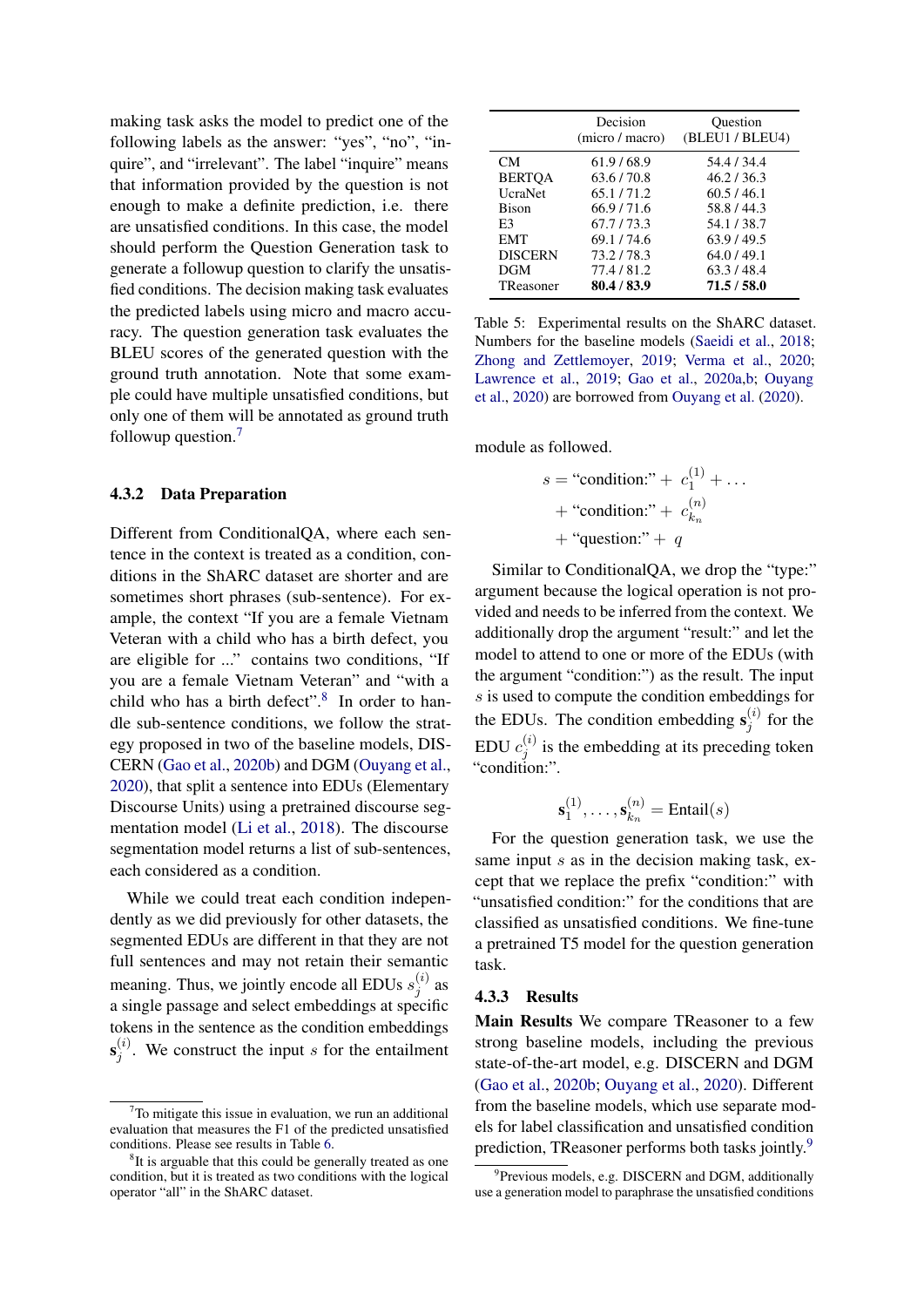<span id="page-9-9"></span>

|                | Decision<br>(micro / macro) | <b>Ouestion</b><br>(BLEU1/4) | Condition<br>(F1) |
|----------------|-----------------------------|------------------------------|-------------------|
| <b>DISCERN</b> | 74.9/79.8                   | 65.7/52.4                    | 55.3              |
| <b>DGM</b>     | 78.6/82.2                   | 71.8/60.2                    | 57.8              |
| TReasoner      | 79.8/83.5                   | 71.7/60.4                    | 69.2              |

Table 6: Experiment results on the ShARC dataset (dev) compared to the baselines, DISCERN and DGM [\(Gao et al.,](#page-10-10) [2020b;](#page-10-10) [Ouyang et al.,](#page-10-11) [2020\)](#page-10-11). The Condition (F1) number is obtained by reruning their open-sourced codes.

<span id="page-9-11"></span>

| # conditions            |              |              | $\blacktriangleleft$ |              |
|-------------------------|--------------|--------------|----------------------|--------------|
| <b>DGM</b><br>TReasoner | 90.4<br>90.3 | 70.3<br>72.7 | 80.0<br>80.6         | 73.4<br>75.2 |
| diff                    | -0.1         | 2 A          | 06                   | 18           |

Table 7: Ablation study on the label accuracy vs. the number of conditions in the context. Numbers of DGM [\(Ouyang et al.,](#page-10-11) [2020\)](#page-10-11) is obtained by reruning their opensourced codes.

The results are shown in Table [5.](#page-8-3) TReasoner outperforms the previous baselines by 3 points on the classification task and more than 8 points on the question generation task.

Condition Accuracy One problem with the current question generation task is that the groundtruth question only asks about one of the unsatisfied conditions, even though there could be multiple unsatisfied conditions. To further evaluate TReasoner's performance in predicting unsatisfied conditions, we manually annotate the logical operations in 20 passages that have more than one condition  $(857 \text{ data total})$ , <sup>[10](#page-9-10)</sup> and use the annotated logical operations to find all unsatisfied conditions. We report the F1 of the predicted unsatisfied conditions (see Table [6\)](#page-9-9). Compared to the baselines [\(Gao et al.,](#page-10-10) [2020b;](#page-10-10) [Ouyang et al.,](#page-10-11) [2020\)](#page-10-11), TReasoner improves the F1 by 11.4.

Label Accuracy v.s. Conditions We additionally measure the accuracy versus the number of conditions in the context. We consider the number of all followup questions on each context as its number of conditions. Results in Table [7](#page-9-11) show that the improvement in TReasoner's performance over the previous state-of-the-art model (DGM) mostly come from questions that have more than one conditions.

# 5 Conclusion

We study the problem of QA with answers that are constrained by a list of conditions that interact with each other under logical operations, such as "any" or "all". We propose a system, TReasoner, that contains an entailment module to check the entailment status of conditions and a jointly trained reasoning module that performs the logical reasoning to predict the final answers and the unsatisfied conditions. TReasoner shows excellent reasoning ability, and can easily generalize to more conditions on a synthetic dataset CondNLI. Furthermore, TReasoner achieves the state-of-the-art performance on two challenging question answering datasets ConditionalQA and ShARC [\(Sun et al.,](#page-10-2) [2021a;](#page-10-2) [Saeidi et al.,](#page-10-3) [2018\)](#page-10-3).

#### References

- <span id="page-9-8"></span>Joshua Ainslie, Santiago Ontañón, Chris Alberti, Philip Pham, Anirudh Ravula, and Sumit Sanghai. 2020. [ETC: encoding long and structured data in trans](http://arxiv.org/abs/2004.08483)[formers.](http://arxiv.org/abs/2004.08483) *CoRR*, abs/2004.08483.
- <span id="page-9-1"></span>Wenhu Chen, Xinyi Wang, and William Yang Wang. 2021. [A dataset for answering time-sensitive ques](http://arxiv.org/abs/2108.06314)[tions.](http://arxiv.org/abs/2108.06314)
- <span id="page-9-7"></span>Kevin Clark, Minh-Thang Luong, Quoc V. Le, and Christopher D. Manning. 2020a. [ELECTRA: pre](http://arxiv.org/abs/2003.10555)[training text encoders as discriminators rather than](http://arxiv.org/abs/2003.10555) [generators.](http://arxiv.org/abs/2003.10555) *CoRR*, abs/2003.10555.
- <span id="page-9-2"></span>Peter Clark, Oyvind Tafjord, and Kyle Richardson. 2020b. [Transformers as soft reasoners over lan](http://arxiv.org/abs/2002.05867)[guage.](http://arxiv.org/abs/2002.05867) *CoRR*, abs/2002.05867.
- <span id="page-9-3"></span>William W Cohen. 2016. Tensorlog: A differentiable deductive database. *arXiv preprint arXiv:1605.06523*.
- <span id="page-9-4"></span>William W Cohen, Haitian Sun, R Alex Hofer, and Matthew Siegler. 2020. Scalable neural methods for reasoning with a symbolic knowledge base. *arXiv preprint arXiv:2002.06115*.
- <span id="page-9-6"></span>Jacob Devlin, Ming-Wei Chang, Kenton Lee, and Kristina Toutanova. 2018. [BERT: pre-training of](http://arxiv.org/abs/1810.04805) [deep bidirectional transformers for language under](http://arxiv.org/abs/1810.04805)[standing.](http://arxiv.org/abs/1810.04805) *CoRR*, abs/1810.04805.
- <span id="page-9-0"></span>Bhuwan Dhingra, Jeremy R. Cole, Julian Martin Eisenschlos, Daniel Gillick, Jacob Eisenstein, and William W. Cohen. 2021. [Time-aware language](http://arxiv.org/abs/2106.15110) [models as temporal knowledge bases.](http://arxiv.org/abs/2106.15110)
- <span id="page-9-5"></span>Yifan Gao, Chien-Sheng Wu, Shafiq Joty, Caiming Xiong, Richard Socher, Irwin King, Michael Lyu, and Steven C.H. Hoi. 2020a. [Explicit memory](https://doi.org/10.18653/v1/2020.acl-main.88)

<span id="page-9-10"></span>into questions, similar to our generation process with T5. <sup>10</sup>Each passage in ShARC has 32.9 data on average.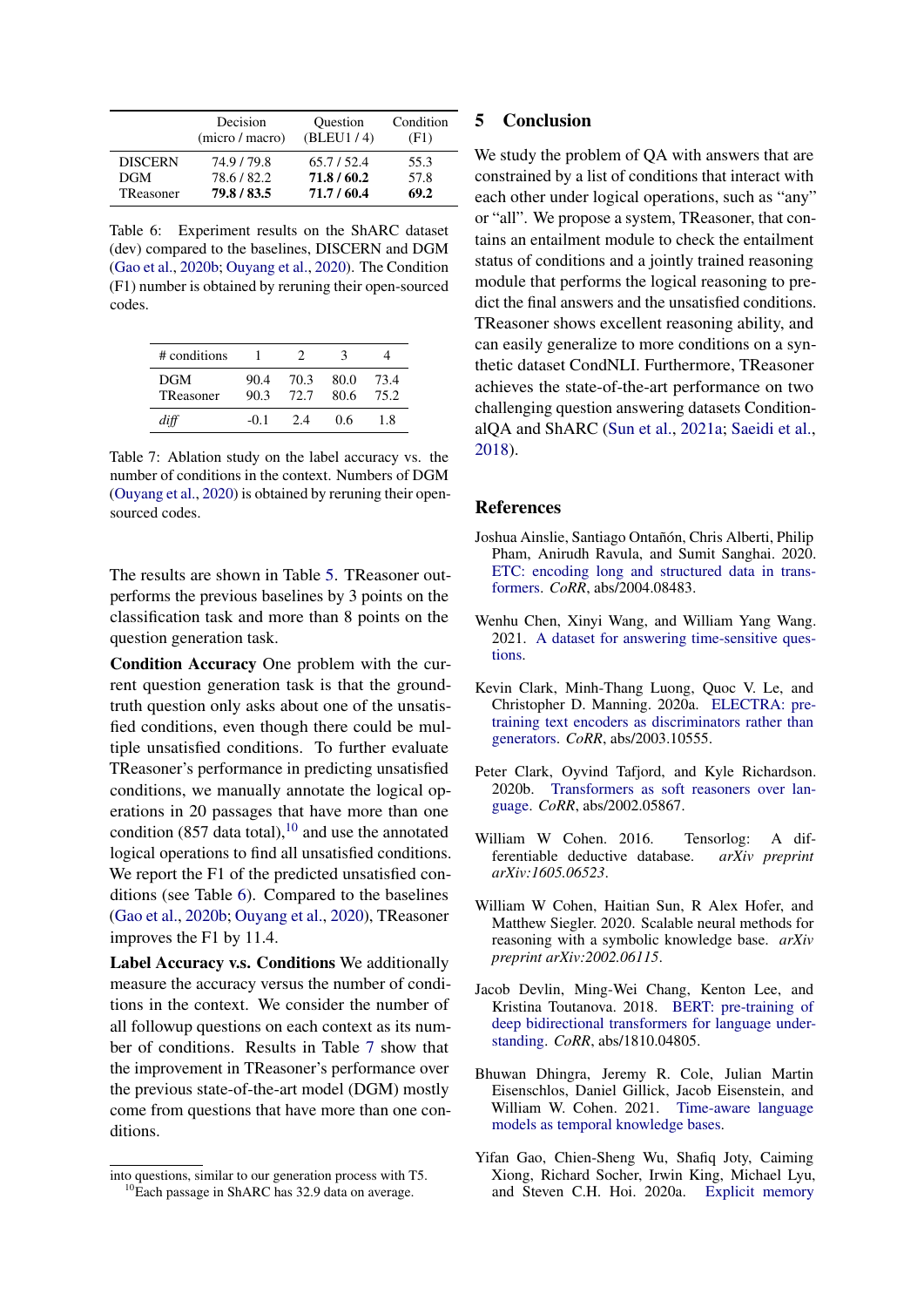[tracker with coarse-to-fine reasoning for conversa](https://doi.org/10.18653/v1/2020.acl-main.88)[tional machine reading.](https://doi.org/10.18653/v1/2020.acl-main.88) In *Proceedings of the 58th Annual Meeting of the Association for Computational Linguistics*, pages 935–945, Online. Association for Computational Linguistics.

- <span id="page-10-10"></span>Yifan Gao, Chien-Sheng Wu, Jingjing Li, Shafiq R. Joty, Steven C. H. Hoi, Caiming Xiong, Irwin King, and Michael R. Lyu. 2020b. [Discern: Discourse](http://arxiv.org/abs/2010.01838)[aware entailment reasoning network for conversa](http://arxiv.org/abs/2010.01838)[tional machine reading.](http://arxiv.org/abs/2010.01838) *CoRR*, abs/2010.01838.
- <span id="page-10-12"></span>Gautier Izacard and Edouard Grave. 2020. [Leveraging](http://arxiv.org/abs/2007.01282) [passage retrieval with generative models for open do](http://arxiv.org/abs/2007.01282)[main question answering.](http://arxiv.org/abs/2007.01282) *CoRR*, abs/2007.01282.
- <span id="page-10-9"></span>Nora Kassner, Benno Krojer, and Hinrich Schütze. 2020. Are pretrained language models symbolic reasoners over knowledge? *arXiv preprint arXiv:2006.10413*.
- <span id="page-10-21"></span>Carolin Lawrence, Bhushan Kotnis, and Mathias Niepert. 2019. [Attending to future tokens for bidi](https://doi.org/10.18653/v1/D19-1001)[rectional sequence generation.](https://doi.org/10.18653/v1/D19-1001) In *Proceedings of the 2019 Conference on Empirical Methods in Natural Language Processing and the 9th International Joint Conference on Natural Language Processing (EMNLP-IJCNLP)*, pages 1–10, Hong Kong, China. Association for Computational Linguistics.
- <span id="page-10-15"></span>Mike Lewis, Yinhan Liu, Naman Goyal, Marjan Ghazvininejad, Abdelrahman Mohamed, Omer Levy, Veselin Stoyanov, and Luke Zettlemoyer. 2019. [BART: denoising sequence-to-sequence pre](http://arxiv.org/abs/1910.13461)[training for natural language generation, translation,](http://arxiv.org/abs/1910.13461) [and comprehension.](http://arxiv.org/abs/1910.13461) *CoRR*, abs/1910.13461.
- <span id="page-10-18"></span>Jing Li, Aixin Sun, and Shafiq R Joty. 2018. Segbot: A generic neural text segmentation model with pointer network. In *IJCAI*, pages 4166–4172.
- <span id="page-10-14"></span>Yinhan Liu, Myle Ott, Naman Goyal, Jingfei Du, Mandar Joshi, Danqi Chen, Omer Levy, Mike Lewis, Luke Zettlemoyer, and Veselin Stoyanov. 2019. [Roberta: A robustly optimized BERT pretraining ap](http://arxiv.org/abs/1907.11692)[proach.](http://arxiv.org/abs/1907.11692) *CoRR*, abs/1907.11692.
- <span id="page-10-0"></span>Sewon Min, Julian Michael, Hannaneh Hajishirzi, and Luke Zettlemoyer. 2020. [AmbigQA: Answering am](https://doi.org/10.18653/v1/2020.emnlp-main.466)[biguous open-domain questions.](https://doi.org/10.18653/v1/2020.emnlp-main.466) In *Proceedings of the 2020 Conference on Empirical Methods in Natural Language Processing (EMNLP)*, pages 5783– 5797, Online. Association for Computational Linguistics.
- <span id="page-10-11"></span>Siru Ouyang, Zhuosheng Zhang, and Hai Zhao. 2020. [Dialogue graph modeling for conversational ma](http://arxiv.org/abs/2012.14827)[chine reading.](http://arxiv.org/abs/2012.14827) *CoRR*, abs/2012.14827.
- <span id="page-10-13"></span>Colin Raffel, Noam Shazeer, Adam Roberts, Katherine Lee, Sharan Narang, Michael Matena, Yanqi Zhou, Wei Li, and Peter J. Liu. 2019. [Exploring the limits](http://arxiv.org/abs/1910.10683) [of transfer learning with a unified text-to-text trans](http://arxiv.org/abs/1910.10683)[former.](http://arxiv.org/abs/1910.10683) *CoRR*, abs/1910.10683.
- <span id="page-10-5"></span>Hongyu Ren, Weihua Hu, and Jure Leskovec. 2020. Query2box: Reasoning over knowledge graphs in vector space using box embeddings. *arXiv preprint arXiv:2002.05969*.
- <span id="page-10-6"></span>Hongyu Ren and Jure Leskovec. 2020. Beta embeddings for multi-hop logical reasoning in knowledge graphs. *Advances in Neural Information Processing Systems*, 33:19716–19726.
- <span id="page-10-8"></span>Mohammed Saeed, Naser Ahmadi, Preslav Nakov, and Paolo Papotti. 2021. Rulebert: Teaching soft rules to pre-trained language models. *arXiv preprint arXiv:2109.13006*.
- <span id="page-10-3"></span>Marzieh Saeidi, Max Bartolo, Patrick S. H. Lewis, Sameer Singh, Tim Rocktäschel, Mike Sheldon, Guillaume Bouchard, and Sebastian Riedel. 2018. [Interpretation of natural language rules in conversa](http://arxiv.org/abs/1809.01494)[tional machine reading.](http://arxiv.org/abs/1809.01494) *CoRR*, abs/1809.01494.
- <span id="page-10-4"></span>Haitian Sun, Andrew Arnold, Tania Bedrax Weiss, Fernando Pereira, and William W Cohen. 2020. Faithful embeddings for knowledge base queries. *Advances in Neural Information Processing Systems*, 33:22505–22516.
- <span id="page-10-2"></span>Haitian Sun, William W. Cohen, and Ruslan Salakhutdinov. 2021a. [Conditionalqa: A complex read](http://arxiv.org/abs/2110.06884)[ing comprehension dataset with conditional answers.](http://arxiv.org/abs/2110.06884) *CoRR*, abs/2110.06884.
- <span id="page-10-17"></span>Haitian Sun, William W. Cohen, and Ruslan Salakhutdinov. 2021b. [End-to-end multihop retrieval for](http://arxiv.org/abs/2106.00200) [compositional question answering over long docu](http://arxiv.org/abs/2106.00200)[ments.](http://arxiv.org/abs/2106.00200) *CoRR*, abs/2106.00200.
- <span id="page-10-7"></span>Alon Talmor, Oyvind Tafjord, Peter Clark, Yoav Goldberg, and Jonathan Berant. 2020. Leap-of-thought: Teaching pre-trained models to systematically reason over implicit knowledge. *Advances in Neural Information Processing Systems*, 33:20227–20237.
- <span id="page-10-20"></span>Nikhil Verma, Abhishek Sharma, Dhiraj Madan, Danish Contractor, Harshit Kumar, and Sachindra Joshi. 2020. [Neural conversational QA: Learning to rea](https://doi.org/10.18653/v1/2020.emnlp-main.589)[son vs exploiting patterns.](https://doi.org/10.18653/v1/2020.emnlp-main.589) In *Proceedings of the 2020 Conference on Empirical Methods in Natural Language Processing (EMNLP)*, pages 7263–7269, Online. Association for Computational Linguistics.
- <span id="page-10-16"></span>Adina Williams, Nikita Nangia, and Samuel Bowman. 2018. [A broad-coverage challenge corpus for sen](http://aclweb.org/anthology/N18-1101)[tence understanding through inference.](http://aclweb.org/anthology/N18-1101) In *Proceedings of the 2018 Conference of the North American Chapter of the Association for Computational Linguistics: Human Language Technologies, Volume 1 (Long Papers)*, pages 1112–1122. Association for Computational Linguistics.
- <span id="page-10-1"></span>Michael J. Q. Zhang and Eunsol Choi. 2021. [Situat](http://arxiv.org/abs/2109.06157)[edqa: Incorporating extra-linguistic contexts into qa.](http://arxiv.org/abs/2109.06157)
- <span id="page-10-19"></span>Victor Zhong and Luke Zettlemoyer. 2019. [E3:](https://doi.org/10.18653/v1/P19-1223) [Entailment-driven extracting and editing for conver](https://doi.org/10.18653/v1/P19-1223)[sational machine reading.](https://doi.org/10.18653/v1/P19-1223) In *Proceedings of the*